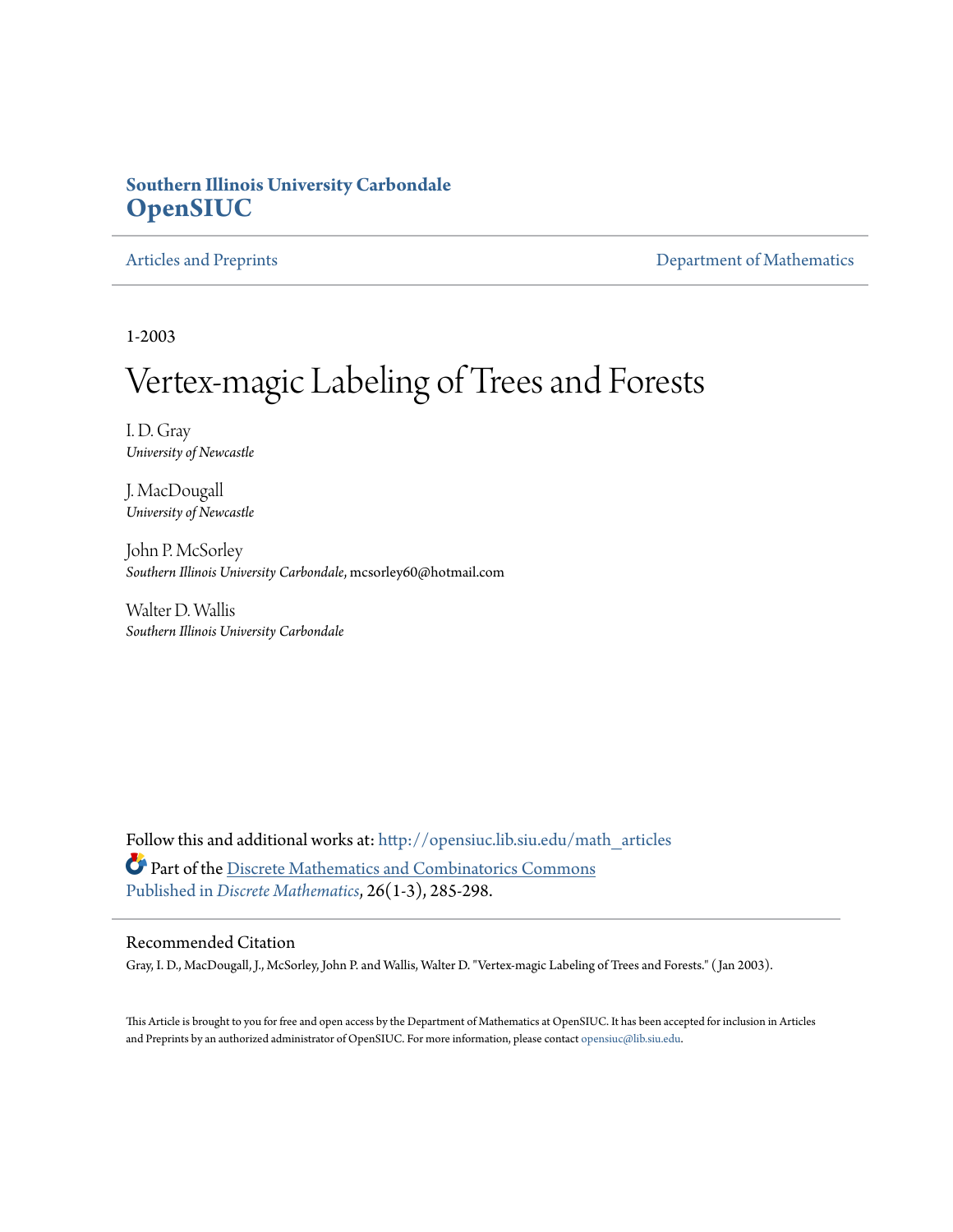# **Vertex-magic labeling of trees and forests**

I. D. Gray, J. MacDougall

School of Mathematics and Physics, University of Newcastle, Newcastle, NSW 2308, Australia

### J. P. McSorley

Department of Computing, Information Science and Mathematics, London Guildhall University, 100 Minories, London EC3N 1JY, England

#### W. D. Wallis

Department of Mathematics, Southern Illinois University, Carbondale, IL 62901, USA

#### **Abstract**

A vertex-magic total labeling of a graph  $G(V, E)$  is a one-to-one map  $\lambda$  from  $E \cup V$ onto the integers  $\{1, 2, \ldots, |E| + |V|\}$  such that

$$
\lambda(x) + \sum \lambda(xy)
$$

where the sum is over all vertices  $y$  adjacent to  $x$ , is a constant, independent of the choice of vertex *x*. In this paper we examine the existence of vertex-magic total labelings of trees and forests. The situation is quite different from the conjectured behavior of edge-magic total labelings of these graphs. We pay special attention to the case of so-called *galaxies*, forests in which every component tree is a star.

All graphs in this paper will be finite. The graph  $G = G(V, E)$  has vertex-set  $V = V(G)$  and edge-set  $E = E(G)$ ; we write v for  $|V(G)|$  and e for  $|E(G)|$ .

A total labeling is a one-to-one map  $\lambda$  from  $E\cup V$  onto the integers  $\{1, 2, \ldots, e+\}$ v}. The weight of vertex x is the value  $\lambda(x) + \sum \lambda(xy)$  (where the sum is over all vertices y adjacent to x), and the weight of edge  $xy$  is  $\lambda(x) + \lambda(xy) + \lambda(y)$ . A total labeling is *edge-magic* if there is a constant k such that every edge  $xy$ has weight k, and vertex-magic if there is a constant h such that every vertex x has weight h. A graph with an edge-magic total labeling  $\lambda$  is called *edgemagic*, and k is called the *magic sum* associated with  $\lambda$ ; similarly a graph with a vertex-magic total labeling is *vertex-magic*, and  $h$  is the magic constant.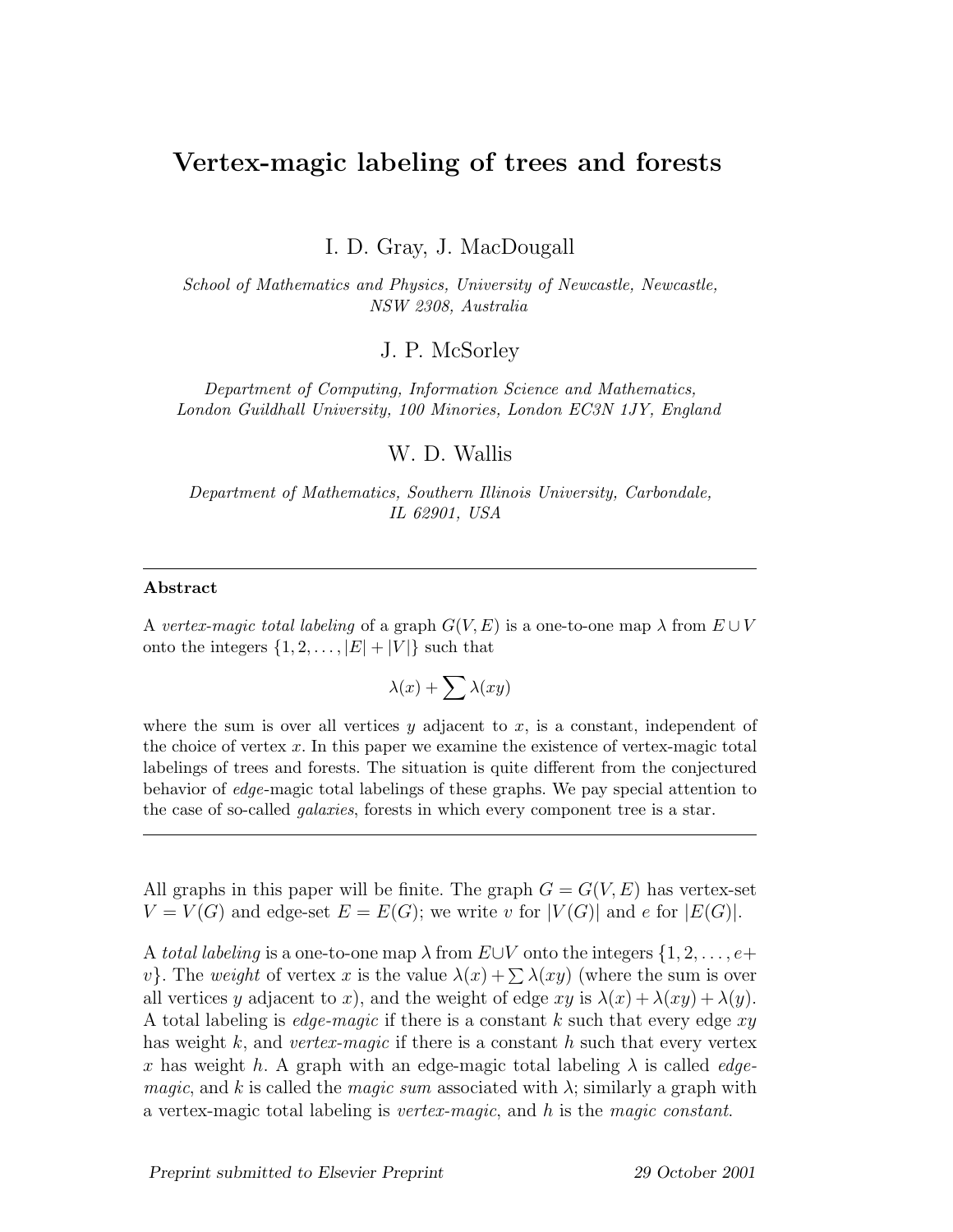Kotzig and Rosa [2] introduced edge-magic total labelings, under the name " magic valuations". In particular they showed that all caterpillars are edgemagic, and conjectured that all trees are edge-magic. This conjecture is interesting because of its similarity to the long-standing conjecture that all trees have graceful labelings, but so far there has been no progress on it.

Vertex-magic total labelings were defined in [3], after MacDougall observed that this natural analog of the edge-magic case arose in the solution to a highschool enrichment problem [4]. We shall see that not all trees are vertex-magic, and also explore results about forests.

#### **1 Trees**

In discussing trees, it is common to define a *leaf* to be a vertex of degree 1. Other vertices are called internal. The vertex-magic property depends on the proportion of leaves.

**Theorem 1** Let T be a tree with n internal vertices and  $\tau n$  leaves. Then T does not admit a vertex-magic total labeling if

$$
\tau > \frac{1 + \sqrt{12n^2 + 4n + 1}}{2n}.
$$

**Proof.** If T has n internal vertices and  $\tau n$  leaves, then  $v = (\tau + 1)n$  and  $e =$  $(\tau+1)n-1$ . So the labels to be used are  $\{1, 2, \cdots, M\}$  where  $M = 2(\tau+1)n-1$ .

The maximum possible sum of weights on the leaves will be the sum of the  $2\tau n$  largest labels:

$$
\sum_{1}^{M} i - \sum_{1}^{M-2\tau n} i
$$
  
= 
$$
\frac{M(M+1)}{2} - \frac{(M-2\tau n)(M-2\tau n+1)}{2}
$$
  
= 
$$
\tau n(2\tau n + 4n - 1).
$$

Since there are  $\tau n$  leaves, we get

$$
h \le 2\tau n + 4n - 1.
$$

On the other hand, the minimum possible sum of weights on the internal vertices occurs when the smallest weights  $\{1, \dots, n-1\}$  are assigned to the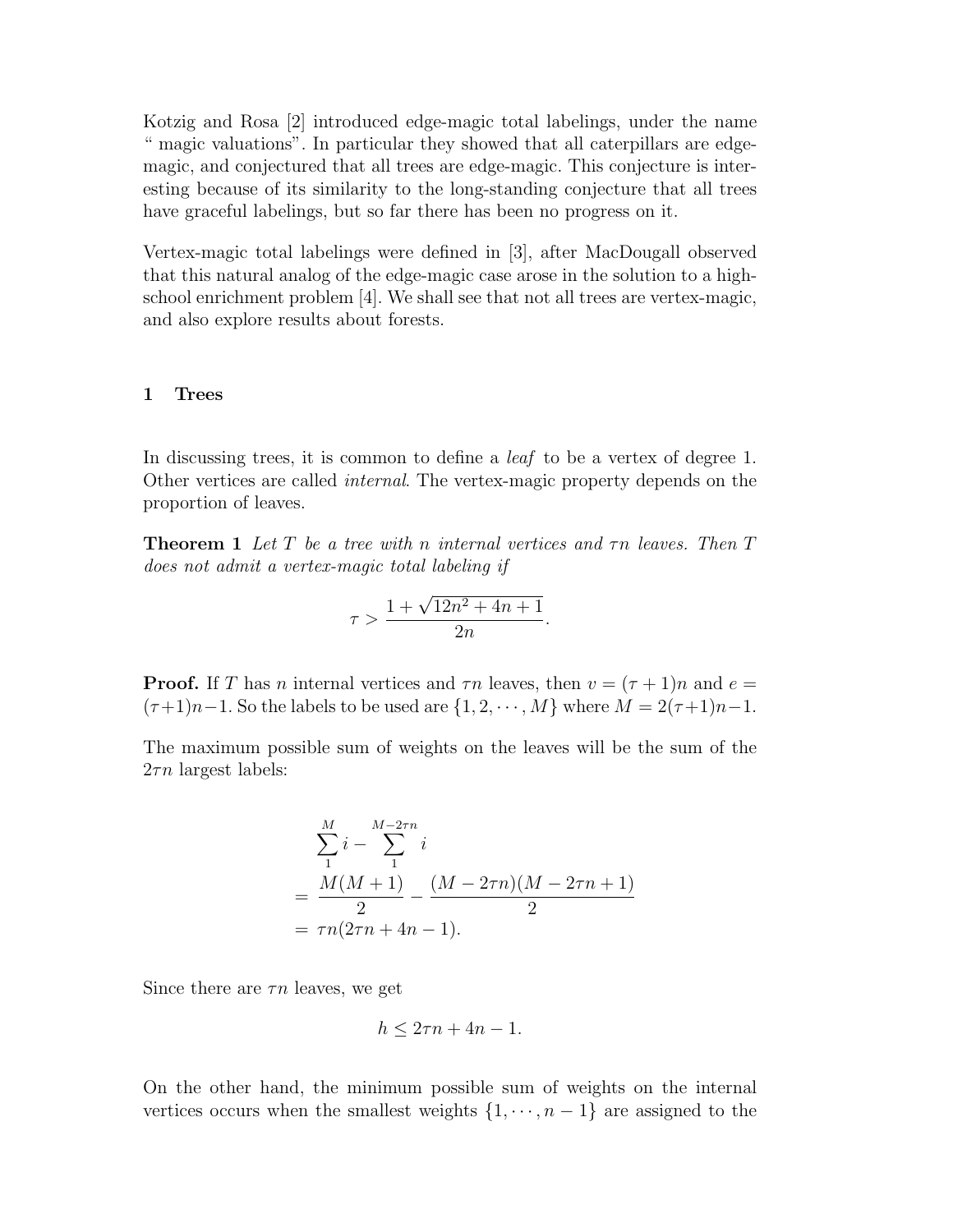internal edges (because they will be added twice) and the smallest remaining labels assigned to the internal vertices and the other edges. This sum of weights is

$$
\sum_{1}^{M-\tau n} i + \sum_{1}^{n-1} i
$$
  
= 
$$
\frac{(M-\tau n)(M-\tau n+1)}{2} + \frac{(n-1)n}{2}
$$
  
= 
$$
\frac{n(n\tau^2 + (4n-1)\tau + (5n-3))}{2}
$$

and since there are  $n$  internal vertices,

$$
h \ge n\tau^2 + (4n - 1)\tau + (5n - 3)
$$

So no labeling will be possible when

$$
\frac{n\tau^2 + (4n - 1)\tau + (5n - 3)}{2} > 2\tau n + 4n - 1,
$$

i.e. when

$$
n\tau^2 - \tau - (3n - 1) > 0.
$$

The result follows.

A simple approximation of the above shows that a labeling is impossible for more than  $\sqrt{3}n+1$  leaves. For small n, here are the largest number of leaves permitted by the theorem:

| $\boldsymbol{n}$ |    | 2       | 3              |                | .b |             |         |
|------------------|----|---------|----------------|----------------|----|-------------|---------|
| $L_n$            | ٠, | $\perp$ | 5 <sup>5</sup> | $\overline{2}$ |    | $9 \mid 11$ | $\pm 2$ |

For  $n = 2, 3$ , and 4, we can attain these bounds. Examples are shown in Figure 1.

Theorem 1 does not provide a sufficient condition for existence of a vertexmagic total labeling, however. The following result shows that there are also restrictions imposed by the degrees of the internal vertices.

**Theorem 2** If  $\Delta$  is the largest degree of any vertex in a tree T with v vertices, then T does not admit a vertex-magic total labeling whenever

$$
\Delta > \frac{-7 + \sqrt{33 + 32v}}{2}.
$$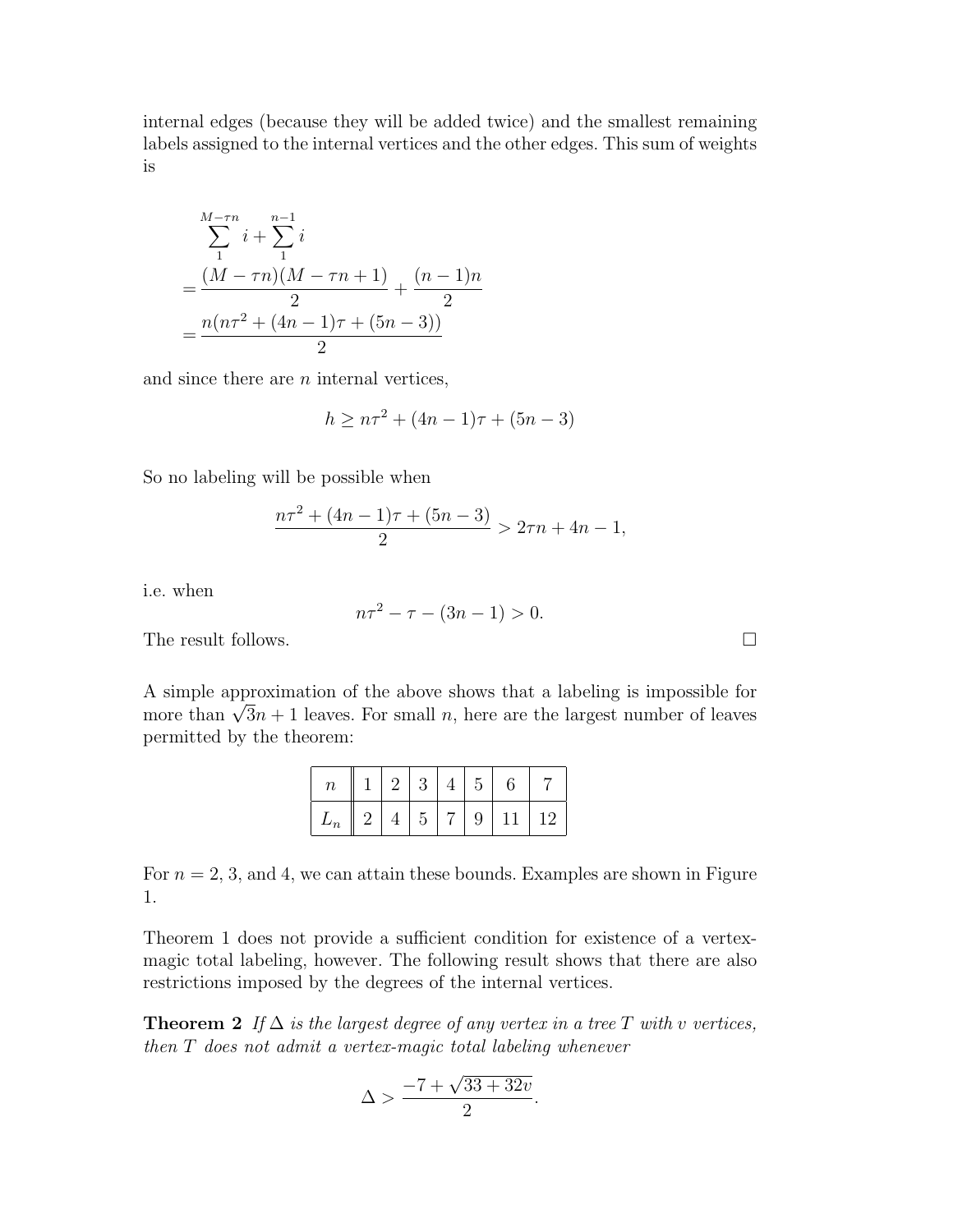

Fig. 1. Trees attaining the bound of Theorem 1

**Proof.** Let c be the vertex of maximum degree  $\Delta$ . The minimum possible weight on c is the sum of the  $(\Delta + 1)$  smallest labels.

$$
h \ge \sum_{1}^{\Delta+1} i
$$
  
=  $\frac{1}{2}(\Delta+1)(\Delta+2)$ .

On the other hand, since there is an internal vertex of degree  $\Delta$ , there are at least  $\Delta$  leaves in T. So the maximum possible sum of weights on the leaves is at most the sum of the  $2\Delta$  largest labels. Therefore

$$
\begin{array}{l} \hbar \leq \frac{1}{\Delta} \left( \sum\limits_{1}^{2v-1} i - \sum\limits_{1}^{2v-2\Delta-1} i \right) \\ = 4v - 2\Delta - 1. \end{array}
$$

So a labeling will be impossible whenever

$$
4v - 2\Delta - 1 < \frac{(\Delta + 1)(\Delta + 2)}{2},
$$

that is, when

$$
\Delta^2 + 7\Delta + 4 - 8v > 0.
$$

The result follows.  $\Box$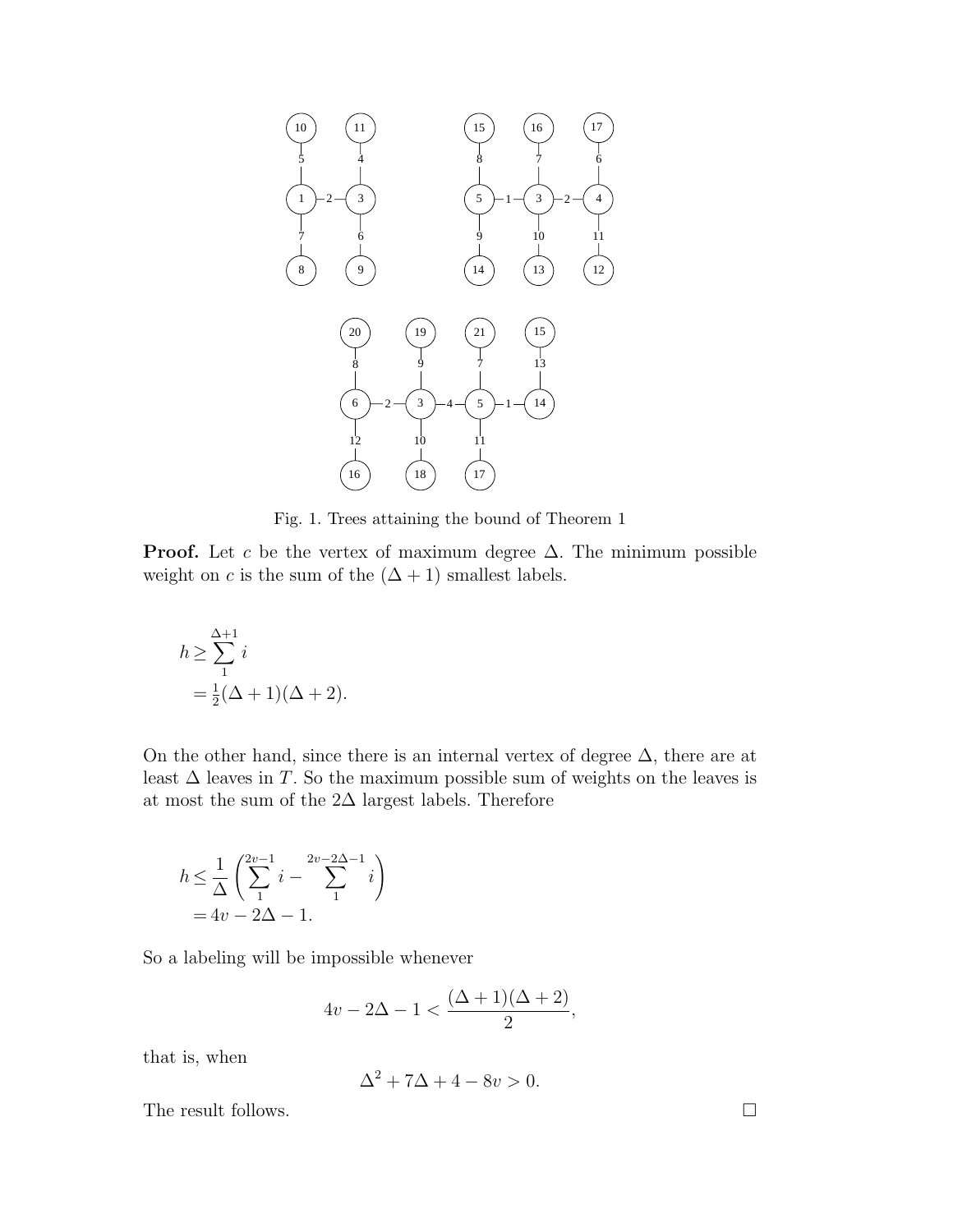The following table shows the maximum degree permitted by the restriction in Theorem 2 for small values of  $v$ :

|  |  |  |  | 3   4   5   6   7   8   9   10 |
|--|--|--|--|--------------------------------|
|  |  |  |  | 12 2 3 4 4 5 55                |

These theorems still do not provide sufficient conditions since we can prove, for example, that the tree with 6 vertices shown in Figure 2 has no vertex-magic total labeling. The reasoning is as follows: considering the weight of vertex  $v$ we see that the constant is at least  $1 + \cdots + 5 = 15$  and from the leaves, the constant is at most  $(11+10+\cdots+4)/4 = 15$ . So  $h = 15$ , and this can only be acheived by the assignment of labels described. But this means that at least one of the edges incident with  $v$  has label less than 4, which contradicts the assignment of labels to the leaf edges.



Fig. 2. A tree with no vertex-magic total labeling

In particular, Theorem 2 proves that the star  $K_{1,n}$  (with  $\Delta = n$  and  $v = n+1$ ) is not vertex-magic when  $n > 2$ . It is obvious that  $K_{1,1}$  is not vertex-magic the conditions would require the two vertices to receive the same label. If the trivial case of  $K_1$  is not treated as a star, we have:

**Corollary 2.1** The only vertex-magic star is  $K_{1,2}$ .

(This was observed in [3].)

#### **2 Forests in general**

Calculations similar to those in the proof of Theorem 1 can be carried out for a forest of s components. If we have n internal vertices and  $\tau n$  leaves, then there are  $n - s$  internal edges, and the label set is  $\{1, 2, \dots, M\}$  where now  $M = 2(\tau + 1)n - s$ . The comparison of maximum sum of weights on the leaves to minimum sum of weights on internal vertices gives the following analog of Theorem 1:

**Theorem 3** Let  $F$  be a forest of s components. If  $F$  has n internal vertices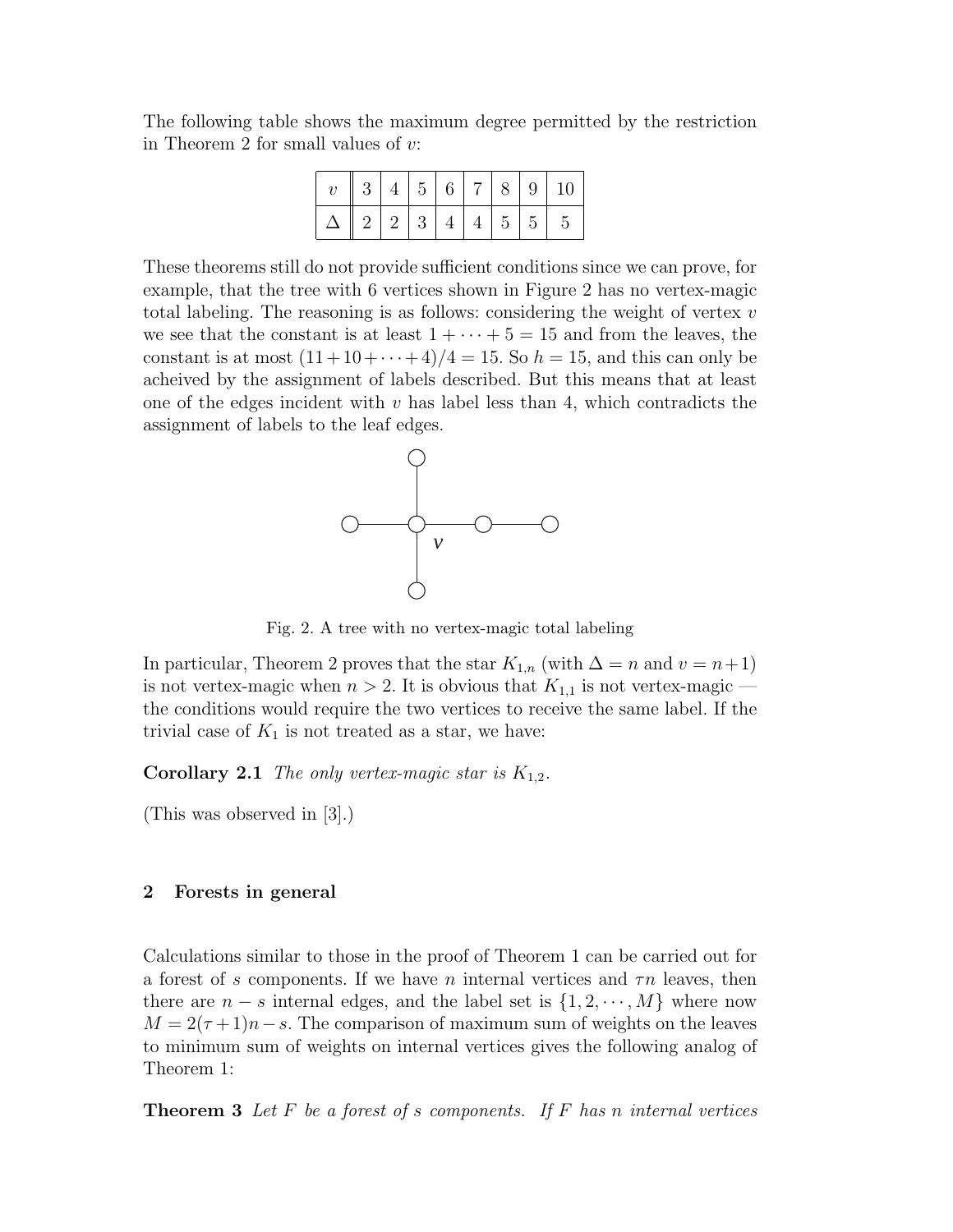and  $\tau n$  leaves, then there is no vertex-magic total labeling whenever

$$
\tau > \frac{2s - 1 + \sqrt{12n^2 + 4n(2s - 1) - (4s^2 - 4s - 1)}}{2n}.
$$

#### **3 Galaxies**

In view of our special knowledge about vertex-magic total labelings of stars, it is reasonable to ask which forests consisting only of stars — disjoint unions of stars — are vertex-magic. The term  $qalaxy$  has been used for a disjoint union of stars (see, for example, [1]).

Suppose G is the union  $K_{1,n_1} \cup K_{1,n_2} \cup \ldots \cup K_{1,n_t}$  of t stars. The number of edges of G is  $e = n_1 + n_2 + \ldots + n_t$ . Suppose G has a vertex-magic total labeling with magic constant  $h$ . The sum of the weights of the centers of the stars will be th; on the other hand, it will equal at least the sum of the smallest  $e + t$ positive integers (the  $e$  spokes and the  $t$  centers). So

$$
th \ge \sum_{i=1}^{e+t} i = \frac{1}{2}(e+t)(e+t+1). \tag{1}
$$

On the other hand, the sum of the e weights of the leaves equals the sum of the labels on all the edges and all the vertices except the centers, so

$$
eh \le \sum_{i=t+1}^{2e+t} i = \frac{1}{2}(2e+t)(2e+t+1) - \frac{1}{2}t(t+1).
$$
 (2)

Combining  $(1)$  and  $(2)$ ,

$$
e(e+t)(e+t+1) \le t(2e+t)(2e+t+1) - t^2(t+1),
$$
  
\n
$$
(e+t)(e+t+1) \le e^2(4t) + e(4t^2+2t),
$$

so  $e^2 + e(1 - 2t) - (3t^2 + t) \leq 0$ . It follows that

$$
e \le \frac{2t - 1 + \sqrt{16t^2 + 1}}{2} < 3t. \tag{3}
$$

**Theorem 4** If a galaxy is vertex-magic, then the average size of the component stars is less than 3.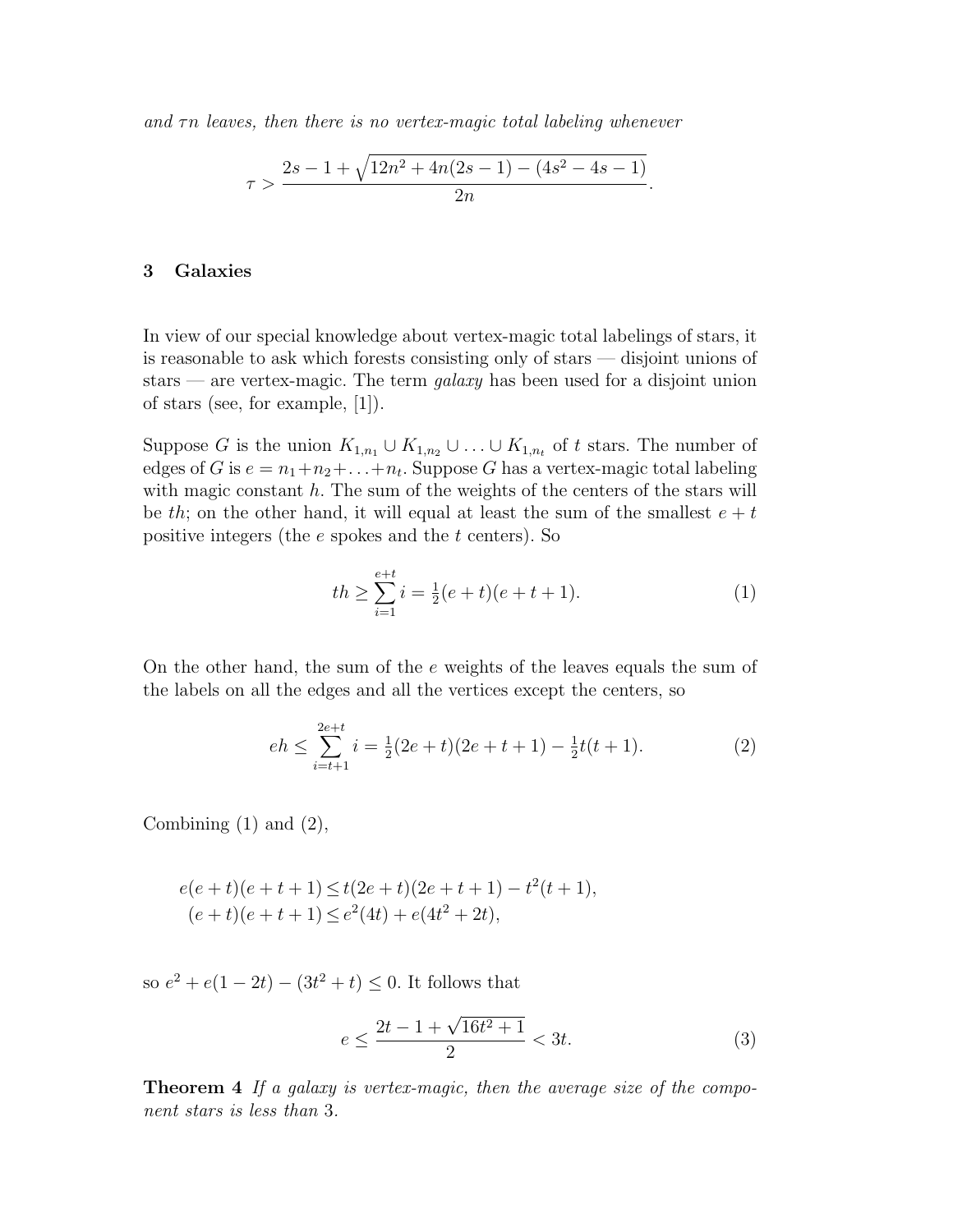It is clear that Theorem 4 is the best-possible conclusion from (3), because  $\frac{2t-1+\sqrt{16t^2+1}}{2}$  > 3t − 1. But not every union of stars with average size smaller than 3 is vertex-magic.

#### **4 Restrictions on star sizes**

From here on we shall assume that  $G$  is a vertex-magic galaxy of  $t$  stars that has  $3t-1$  edges, and G has a vertex-magic total labeling  $\lambda$  with magic constant h.

Equations (1) and (2) yield

$$
8t - 2 \le h \le 8t - 1.
$$

Say a and b are the labels on some edge and its adjacent leaf. Then a and b are positive and  $a + b = h$ . No label can be greater than  $7t - 2$ , so neither a nor b can be smaller than  $h - 7t + 2$ . So  $h \ge 8t - 2$  implies that  $1, 2, \ldots, t - 1$ must all be labels of centers of stars, and if  $h = 8t - 1$  then t is also a center label. Moreover, if  $h = 8t - 2$  then neither a nor b can equal  $4t - 1$ , because repetitions are not allowed. So:

**Lemma 5** If G has a vertex-magic total labeling  $\lambda$  with constant  $8t - 2$ , the centers have labels

$$
1, 2, \ldots, t-1, 4t-1.
$$

If G has a vertex-magic total labeling  $\lambda$  with constant 8t – 1, the centers have labels

$$
1,2,\ldots,t-1,t.
$$

Let  $S_C$  and  $S_E$  denote the sums of labels on the centers and edges respectively. Then, summing the weights of the centers,  $S_C + S_E = ht$ . If  $h = 8t-2$ , Lemma 5 gives  $S_C = \frac{1}{2}t(t-1) + 4t - 1$ , so

$$
S_E = t(8t - 2) - \left[\frac{1}{2}t(t - 1) + 4t - 1\right] = \frac{1}{2}(15t^2 - 11t + 2).
$$

But no edge label is smaller than t, so  $S_E \ge t + (t + 1) + \ldots + (4t - 2) =$  $\frac{1}{2}(15t^2 - 11t + 2)$ , and equality must hold. So the edge labels are precisely  $\bar{t}$ ,  $(t + 1)$ ,...,  $(4t - 2)$ . If  $h = 8t - 1$ , the Lemma gives  $S_C = \frac{1}{2}t(t + 1)$ , so

$$
S_E = t(8t - 1) - \frac{1}{2}t(t + 1) = \frac{1}{2}(15t^2 - 3t).
$$

In this case no edge label is smaller than  $t + 1$ , so  $S_E \ge (t + 1) + (t + 2) +$  $\dots + (4t - 1) = \frac{1}{2}(15t^2 - 5t)$ . This is not tight, but the sum of edge labels is only greater than the minimum by  $t$ .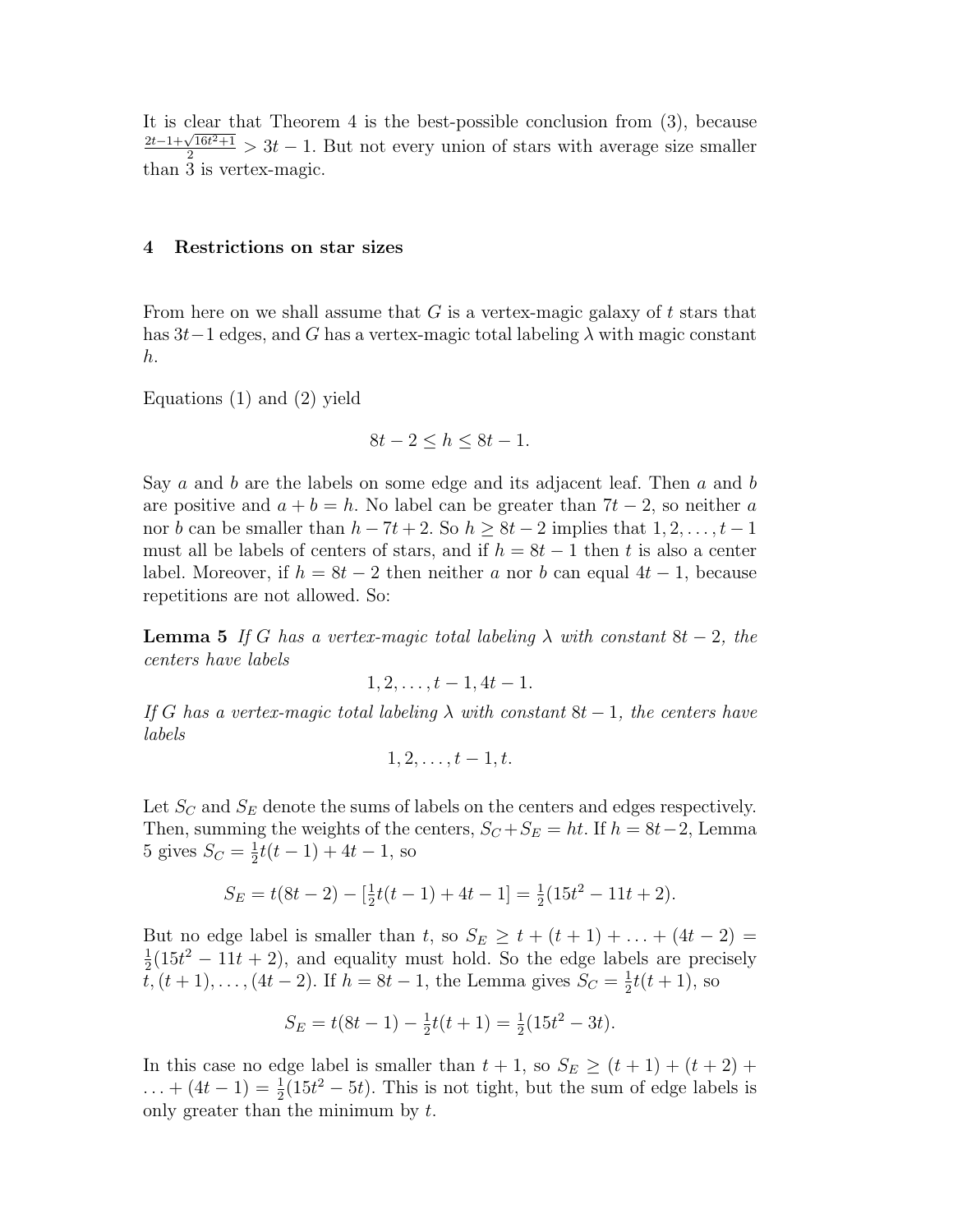This information can be used to limit the number of small stars —  $K_{1,2}$ 's in any vertex-magic union.

**Theorem 6** Suppose G is a vertex-magic galaxy of t stars which between them have  $3t - 1$  edges; let r be the number of stars  $K_{1,2}$  in G. Then  $r \leq \frac{2}{5}(t+1)$ .

**Proof.** First suppose  $h = 8t - 2$ . Possibly one  $K_{1,2}$  has center label  $4t - 1$ . The sum of the weights of the centers of the other  $K_{1,2}$ 's is  $(r-1)(8t-2)$ . This must equal at most the sum of the  $r-1$  greatest center labels and the  $2(r-1)$  greatest edge labels. So

$$
(r-1)(8t-2) \le [(t-r+1) + (t-r+2) + \dots + (t-1)]
$$
  
+[(4t-2r+1) + (4t-2r+2) + \dots + (4t-2)],  
8t-2 \le 9t - \frac{1}{2}(5r+2).

so

$$
t \ge \frac{1}{2}(5r - 2),
$$

and  $r \leq \frac{2}{5}(t+1)$ .

If  $h = 8t - 1$ , the sum of the weights of the centers of the  $K_{1,2}$ 's is  $r(8t - 1)$ . The sum of the 2r greatest edge labels could exceed  $(4t-2r-1)+(4t-2r)+$  $... + (4t - 2)$  by t, so

$$
r(8t-1) \le [(t-r+1) + ... + (t-1) + t] + [(4t-2r-1) + (4t-2r) + ... + (4t-2)] + t,
$$

from which  $5r^2 - (2t - 3)r - 2t \le 0$ , so

$$
r \le \frac{1}{10}(2t - 3 + \sqrt{4t^2 + 28t + 9}) < \frac{1}{10}(2t - 3 + \sqrt{4t^2 + 28t + 49}) = \frac{2}{5}(t + 1)
$$

as required.  $\square$ 

There is also a restriction on the largest star. Suppose one of the stars in G has s edges. If  $h = 8t - 2$ , then the center c of this large star has weight at least  $1 + t + (t + 1) + \ldots + (t + s - 1) = 1 + st + \frac{1}{2}s(s - 1)$ , so

$$
8t - 2 \ge 1 + st + \frac{1}{2}s(s - 1). \tag{4}
$$

Clearly  $s < 8$ , no matter what value t takes. Even for smaller s, not all t are possible. The inequality (4) can be written as

$$
t \ge \frac{s^2 - s + 6}{16 - 2s}.
$$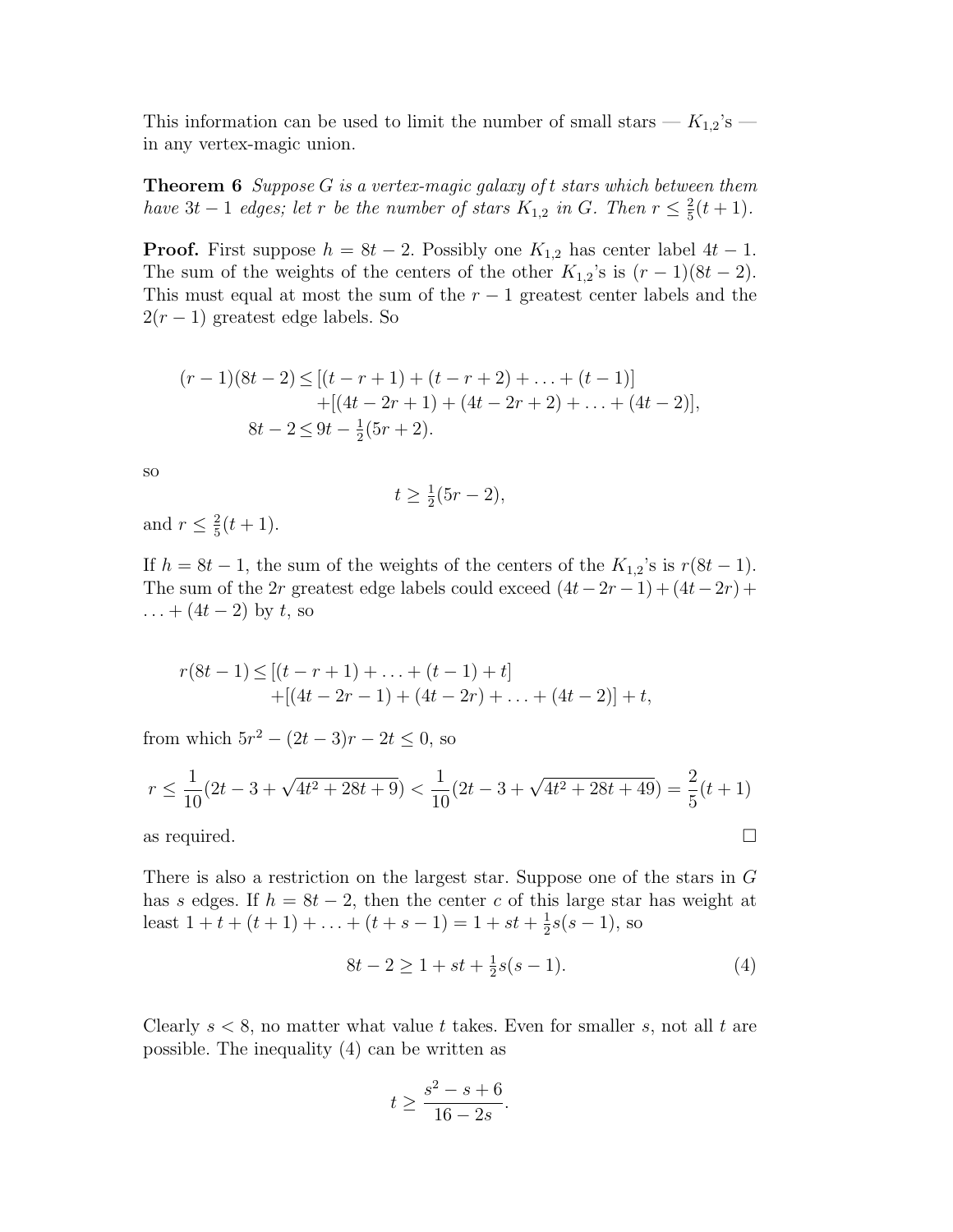In the case  $h = 8t - 1$ , the center of the largest star has weight at least  $1 + (t + 1) + \ldots + (t + s) = 1 + st + \frac{1}{2}s(s + 1)$ . Again  $s < 8$ . For smaller s we obtain the slightly stronger condition

$$
t \ge \frac{s^2 + s + 4}{16 - 2s}.
$$

From this we can deduce the following bounds:

**Theorem 7** Suppose G is a vertex-magic galaxy of t stars which between them have  $3t - 1$  edges; then no star can contain 8 edges. If the largest star has s edges, then:

$$
if h = 8t - 1 then s = 7 \Rightarrow t \ge 30,
$$
  
\n
$$
s = 6 \Rightarrow t \ge 12,
$$
  
\n
$$
s = 5 \Rightarrow t \ge 6,
$$
  
\n
$$
s = 4 \Rightarrow t \ge 3,
$$
  
\n
$$
s = 3 \Rightarrow t \ge 2,
$$
  
\nwhile if h = 8t - 2 then  $s = 7 \Rightarrow t \ge 24,$   
\n
$$
s = 6 \Rightarrow t \ge 9,
$$
  
\n
$$
s = 5 \Rightarrow t \ge 4,
$$
  
\n
$$
s = 4 \Rightarrow t \ge 3,
$$
  
\n
$$
s = 3 \Rightarrow t \ge 2.
$$



Fig. 3. Vertex-magic total labeling of  $(t − 1)K_{1,3} ∪ K_{1,2}$ 

The extreme cases are worth considering. If  $t$  is any positive integer, then  $(t-1)K_{1,3}\cup K_{1,2}$  is always a possibility according to Theorem 7, and it is in fact vertex-magic. A labeling with  $h = 8t - 2$  has stars labeled as follows: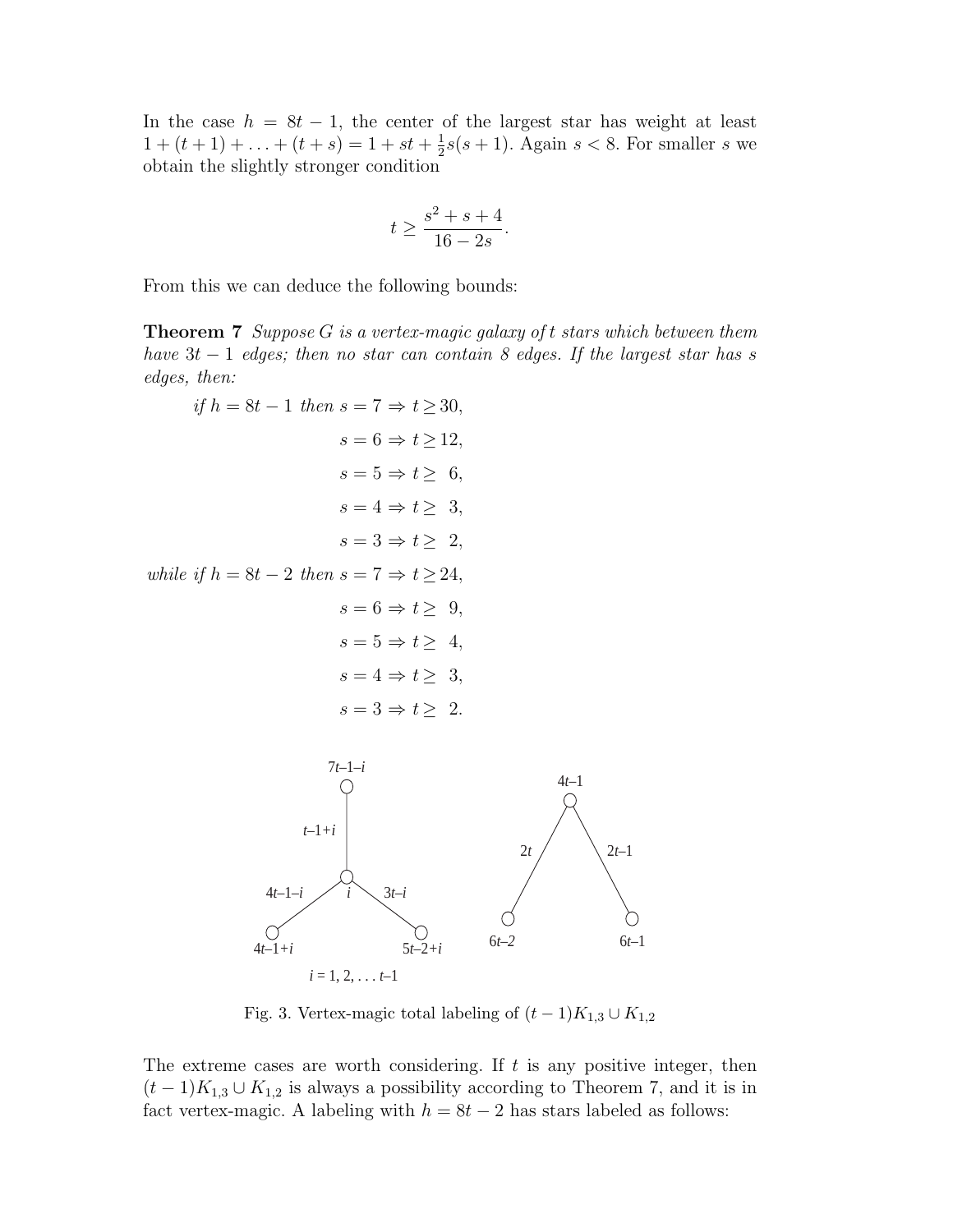| center         | edges                  |                         |
|----------------|------------------------|-------------------------|
| $4t-1$         | $(2t, 6t - 2)$         |                         |
|                | $(2t-1, 6t-1)$         |                         |
| $\dot{\imath}$ | $(t-1+i, 7t-1-i)$      |                         |
|                | $(3t - i, 5t - 2 + i)$ | $i = 1, 2, \ldots, t-1$ |
|                | $(4t-1-i, 4t-1+i)$     |                         |

 $((s, b) \dots$  denotes an edge labeled b joining the center to a leaf labeled b) and is illustrated in Figure 3.

There is no vertex-magic total labeling with  $h = 8t - 1$  in the case  $t = 2$  For  $t = 3$ , one labeling is

| center | edges                      |
|--------|----------------------------|
|        | (13, 10), (9, 14)          |
|        | (11, 12), (6, 17), (4, 19) |
|        | (8, 15), (7, 16), (5, 18)  |

If t is even, say  $t = 2u \geq 4$ , an example is

| center         | edges                                   |  |
|----------------|-----------------------------------------|--|
| 1              | $(7u-1, 9u)$                            |  |
|                | $(9u-1,7u)$                             |  |
| 2              | $(3u-1, 13u)$                           |  |
|                | $(5u-2, 11u+1)$                         |  |
|                | $(8u, 8u - 1)$                          |  |
| $\dot{i}$      | $(4u+2-i, 12u-3+i)$                     |  |
|                | $(6u+1-i, 10u-2+i)$ $3 \leq i \leq u+2$ |  |
|                | $(6u-4+i, 10u+3-i)$                     |  |
| $\dot{\imath}$ | $(4u+1-i, 12u-2+i)$                     |  |
|                | $(3u-3+i, 13u+2-i) u+3 \le i \le 2u,$   |  |
|                | $(9u+1-i, 7u-2+i)$                      |  |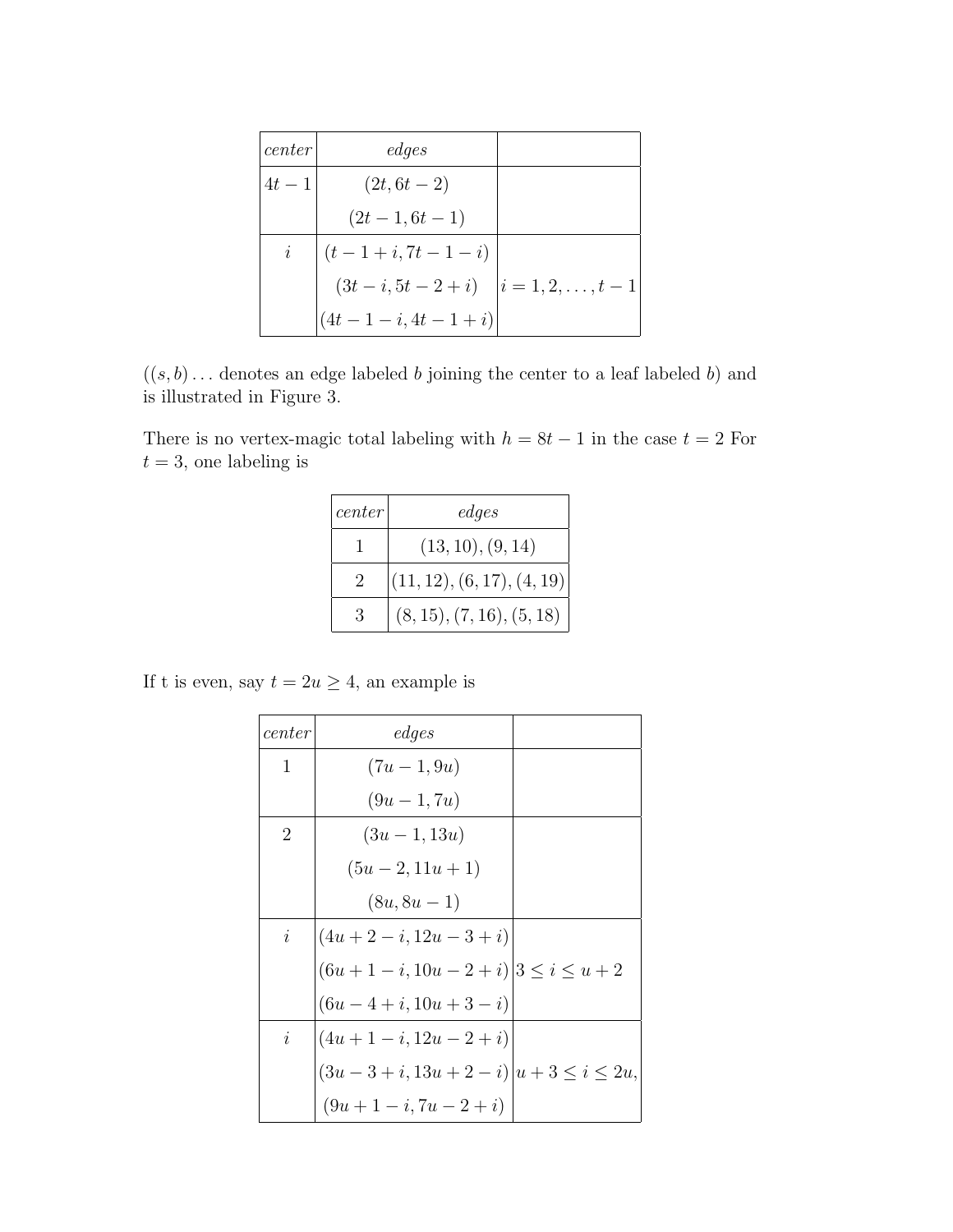and if  $t = 2u + 1 \geq 5$ , we can use

| center         | edges                                      |  |
|----------------|--------------------------------------------|--|
| 1              | $(7u+2, 9u+5)$                             |  |
|                | $(9u+4, 7u+3)$                             |  |
| $\dot{\imath}$ | $(4u+2-i, 12u+5+i)$                        |  |
|                | $(5u+2+i, 11u+5-i)$ $\big 2 \leq i \leq u$ |  |
|                | $(7u+3-i, 9u+4+i)$                         |  |
| $\dot{i}$      | $(u+1+i, 15u+6-i)$                         |  |
|                | $(6u+2-i, 10u+5+i) u+1 \leq i \leq 2u$     |  |
|                | $(9u+4-i, 7u+3+i)$                         |  |
| $2u+1$         | $(4u+1, 12u+6)$                            |  |
|                | $(5u+2, 11u+5)$                            |  |
|                | $(5u + 3, 11u + 4)$                        |  |

However,  $(t-1)K_{1,2}\cup K_{1,t+1}$  can never have a vertex-magic total labeling when  $t > 3$ . The cases  $t = 2, 3$  are vertex-magic—when  $t = 2$ , the construction of Figure 3 provides an example. A labeling of  $2K_{1,2}\cup K_{1,4}$  is provided in Section 5.

#### **5 Small galaxies**

In Figure 4 we present examples of vertex-magic total labelings for galaxies up to  $t = 7$  stars with  $3t - 1$  edges. The line " $x - yz$ ..." denotes a star with center label x and leaf labels  $y, z, \ldots$  (the edge labels are omitted, for brevity).

Note that two of the small examples cannot be realized; however, we have constructed a number of larger examples without difficulty, and it may be that the two examples already found are the only cases where the known necessary conditions are not sufficient.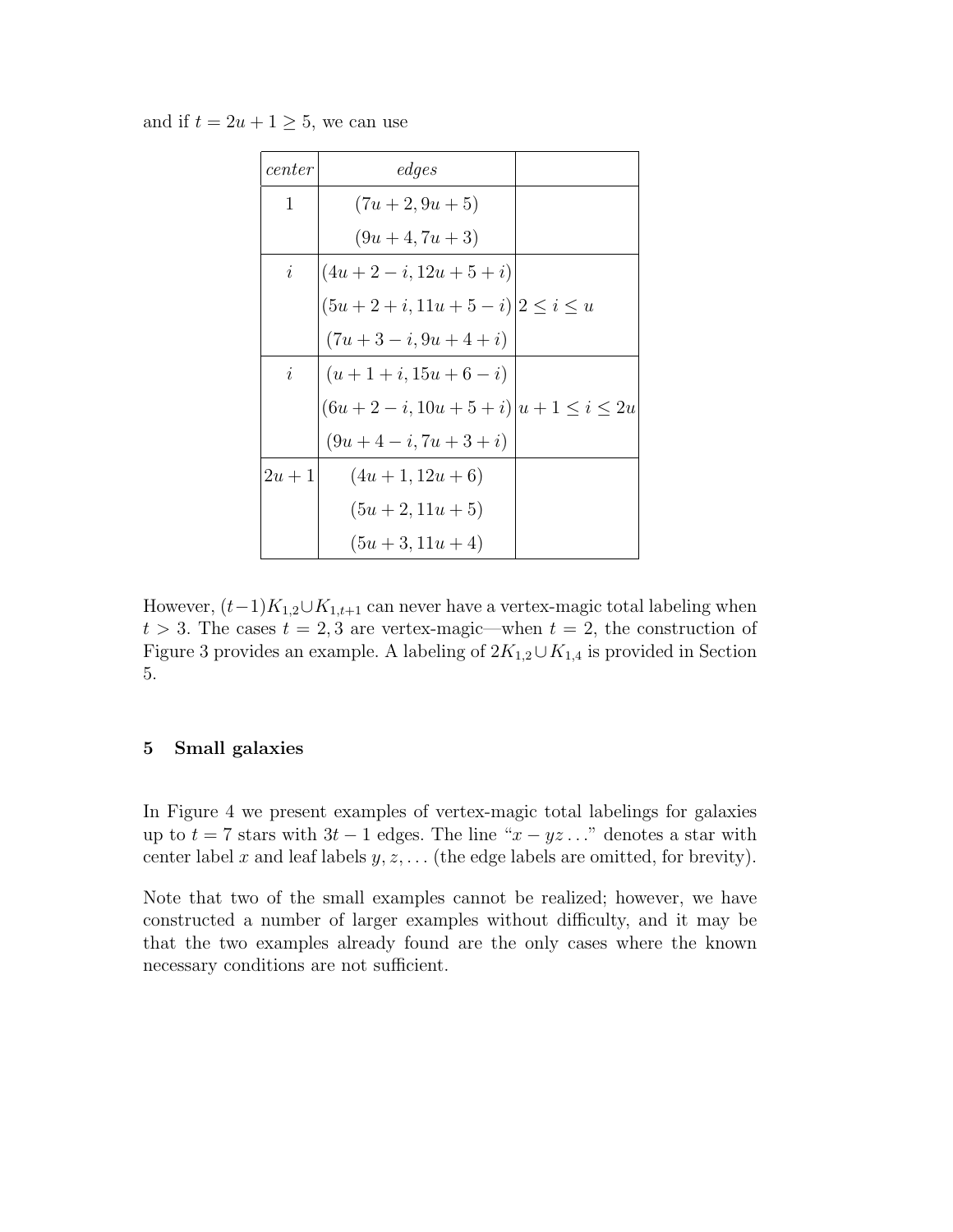|   | $t$ type   | $h=8t-2$                              | $h = 8t - 1$             |                | $t$ type | $h = 8t - 2$                                | $h = 8t - 1$                              |
|---|------------|---------------------------------------|--------------------------|----------------|----------|---------------------------------------------|-------------------------------------------|
|   | $2\, \,23$ | А                                     | Υ                        |                | 6 223334 | $23 - 24, 27$                               | $5 - 21, 31$                              |
|   | 3 224      | Y                                     | $3 - 12, 14$             |                |          | $5 - 31,38$                                 | $6 - 23,30$                               |
|   |            |                                       | $2 - 10, 15$             |                |          | $4 - 28, 33, 35$                            | $2-27, 32, 37$                            |
|   |            |                                       | $1 - 16, 17, 18, 19$     |                |          | $3 - 29, 30, 36$                            | $3 - 28, 33, 36$                          |
|   | 233        | А                                     | A                        |                |          | $2-25, 32, 37$                              | $4 - 29, 34, 35$                          |
| 4 | 2234       | $3 - 16, 17$                          | $1 - 14, 18$             |                |          |                                             | $1 - 26, 34, 39, 40$ $1 - 25, 38, 39, 40$ |
|   |            | $15 - 19, 26$                         | $3 - 15, 19$             |                | 233333   | A                                           | А                                         |
|   |            | $2-18, 21, 23$                        | $4-20, 21, 25$           | $\overline{7}$ |          | $\left  \frac{2223335}{5} - 29, 30 \right $ | $5 - 24,36$                               |
|   |            | $1-20, 22, 24, 25$ $2-22, 23, 24, 26$ |                          |                |          | $6 - 28, 32$                                | $6 - 29, 32$                              |
|   | 2333       | A                                     | A                        |                |          | $27 - 34, 47$                               | $7 - 28, 34$                              |
| 5 | 22334      | $4 - 20, 22$                          | $1 - 17, 23$             |                |          | $2 - 35, 36, 39$                            | $2 - 30, 40, 42$                          |
|   |            | $19 - 28, 29$                         | $2 - 20, 21$             |                |          | $3 - 33, 38, 40$                            | $3 - 33, 37, 43$                          |
|   |            | $2-25, 26, 27$                        | $3 - 24, 25, 32$         |                |          | $4 - 31, 37, 44$                            | $4 - 35, 38, 41$                          |
|   |            | $3 - 23, 24, 32$                      | $4 - 26, 27, 29$         |                |          | $1 - 41, 42, 43,$                           | $1 - 39, 44, 45,$                         |
|   |            | $1-23, 30, 31, 33$ $5-28, 30, 31, 33$ |                          |                |          | 45, 46                                      | 46, 47                                    |
|   | 23333      | $\mathsf{A}$                          | A                        |                |          | $2223344$   $5 - 29, 30$                    | $3 - 24, 34$                              |
| 6 | 222335 X   |                                       | $3 - 21, 29$             |                |          | $6 - 28,32$                                 | $4 - 29, 30$                              |
|   |            |                                       | $4 - 19, 24$             |                |          | $27 - 38,43$                                | $5 - 28,32$                               |
|   |            |                                       | $5 - 25, 27$             |                |          | $3 - 34, 37, 40$                            | $6 - 35, 39, 42$                          |
|   |            |                                       | $2 - 31, 32, 33$         |                |          | $4 - 35, 38, 41$                            | $7 - 33, 41, 43$                          |
|   |            |                                       | $6 - 30, 34, 36$         |                |          | $1 - 31, 39, 46, 47$ $1 - 36, 37, 46, 47$   |                                           |
|   |            |                                       | $1 - 35, 37, 38, 39, 40$ |                |          |                                             | $2-33, 42, 44, 45$ $2-38, 40, 44, 45$     |
|   | 222344     | ΙX                                    | $4 - 21,30$              |                |          | $2233334$ 6 - 28, 32                        | $2 - 28, 29$                              |
|   |            |                                       | $5 - 23, 29$             |                |          | $27 - 34,47$                                | $3 - 24, 34$                              |
|   |            |                                       | $6 - 25, 28$             |                |          | $2-29, 40, 41$                              | $4 - 32, 38, 44$                          |
|   |            |                                       | $3 - 31, 32, 34$         |                |          | $3 - 30, 39, 42$                            | $5 - 30, 40, 45$                          |
|   |            |                                       | $1 - 27, 36, 39, 40$     |                |          | $4-31, 38, 43$                              | $6 - 35, 39, 42$                          |
|   |            |                                       | $2 - 33, 35, 37, 38$     |                |          | $5 - 33, 36, 45$                            | $7 - 33, 41, 43$                          |
|   |            |                                       |                          |                |          | $1-35, 37, 45, 46$ $1-36, 37, 46, 47$       |                                           |
|   |            |                                       |                          |                | 2333333  | II A                                        | А                                         |

- $\rm A-Given$  by constructions in Section  $4$
- $\mathbf{X}$  Excluded by theorems in Section 4
- $\mathbf{Y}-\mathbf{Excluded}$  by exhaustive search

Fig. 4. Labelings for small galaxies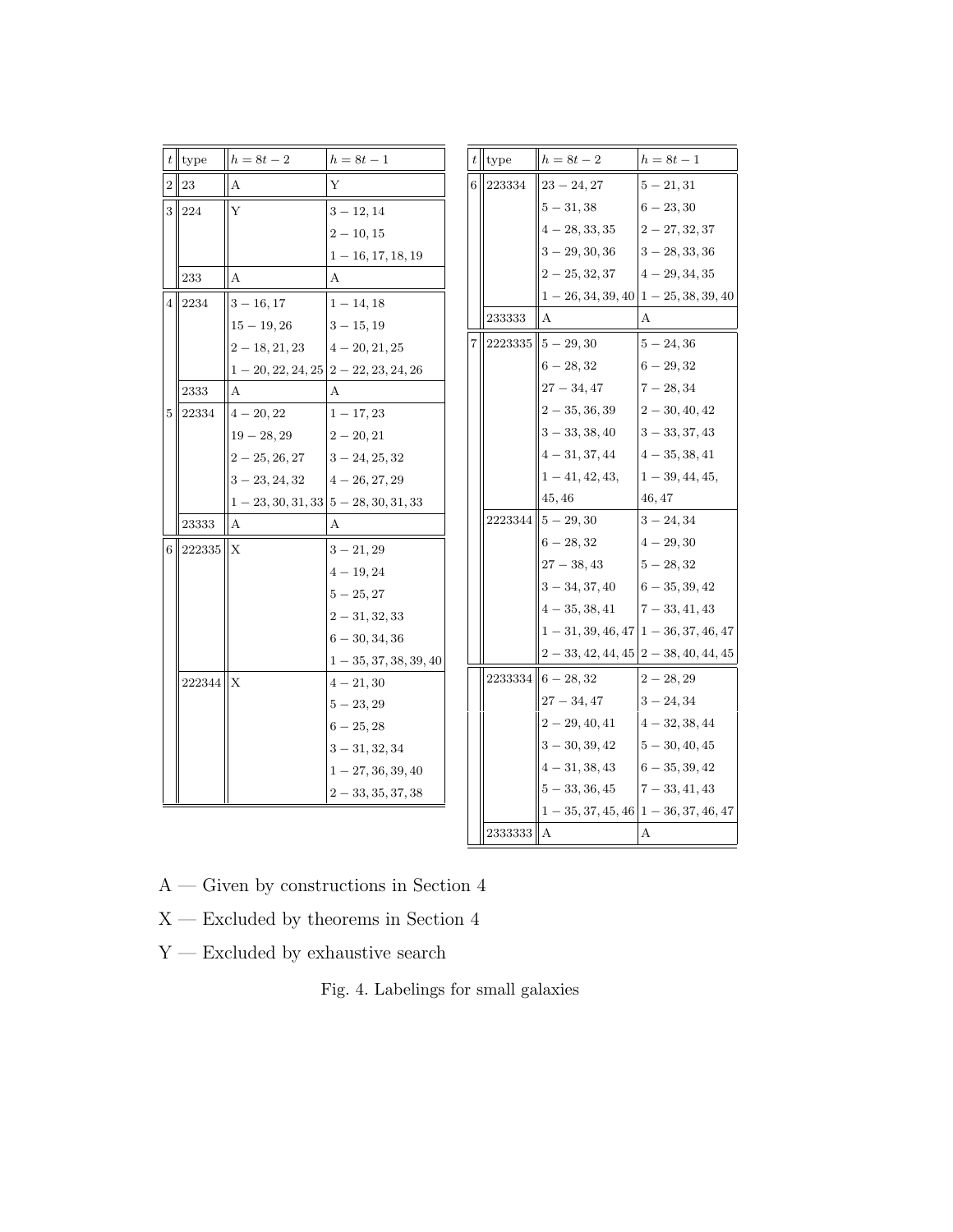#### **6 Unions of 2-paths**

Another interesting case is the union of s 3-vertex paths. The path is of course a star  $K_{1,2}$ . No vertex-magic graph can have a component  $K_{1,1}$ , so  $sK_{1,2}$  is the smallest galaxy containing s non-trivial stars. We construct a vertex-magic total labeling for every case.

The construction when  $s \equiv 0$  or 1(mod 4) uses a special type of *starter*. Recall (see, for example,  $[5]$ ) that a starter in an abelian group G of odd order is a partition of the set  $G^*$  of non-zero elements of G into pairs  $\{x_1, y_1\}, \{x_2, y_2\},$  $\ldots$ , such that the differences  $\pm(y_1 - x_1), \pm(y_2 - x_2), \ldots$  together constitute  $G^*$ . We use a starter in  $\mathbb{Z}_{2s+1}$  with the special property that the differences  $\{(y_1 - x_1), (y_2 - x_2), \ldots\}$  equal  $\{1, 2, \ldots, s\}$  in ordinary integer arithmetic.

**Lemma 8** If  $s \equiv 0$  or 1(mod4) then the integers  $1, 2, \ldots, 2s$  can be partitioned into s pairs  $(x_i, y_i)$  such that  $\{y_i - x_i : i = 1, 2, ..., s\} = \{1, 2, ..., s\}.$ 

**Proof.** First assume  $s \equiv 0 \pmod{4}$ , say  $s = 4t$ . The integers are paired as follows:

for 
$$
t = 1 : (1, 2), (5, 7), (3, 6), (4, 8)
$$
  
\nfor  $t = 2 : (2, 3), (11, 13), (4, 7), (10, 14), (1, 6), (9, 15), (5, 12), (8, 16)$   
\nfor  $t \ge 3 : (t, t + 1), (2t, 4t - 1), (2t + 1, 6t),$   
\n $(x, 4t - 1 - x) \quad 1 \le x \le t - 1,$   
\n $(x, 4t + 1 - x) \quad t + 2 \le x \le 2t - 1,$   
\n $(x, 12t - x) \quad 4t \le x \le 6t - 1.$ 

When  $s \equiv 1 \pmod{4}$ , say  $s = 4t + 1$ , the integers are paired as follows:

for 
$$
t = 0
$$
: (1, 2)  
\nfor  $t = 1$ : (1, 2), (7, 9), (3, 6), (4, 8), (5, 10)  
\nfor  $t \ge 2$ :  $(t, t + 1), (2t + 1, 4t + 2), (2t + 2, 6t + 2), (4t + 1, 8t + 2),$   
\n $(x, 4t + 1 - x)$   $1 \le x \le t - 1,$   
\n $(x, 4t + 3 - x)$   $t + 2 \le x \le 2t,$   
\n $(x, 12t - 1 - x)$   $4t + 3 \le x \le 6t + 1.$ 

In each case, it is readily verified that each of  $1, \dots, 2s$  is used precisely once, and that each of  $1, \dots, s$  occurs precisely once as a difference.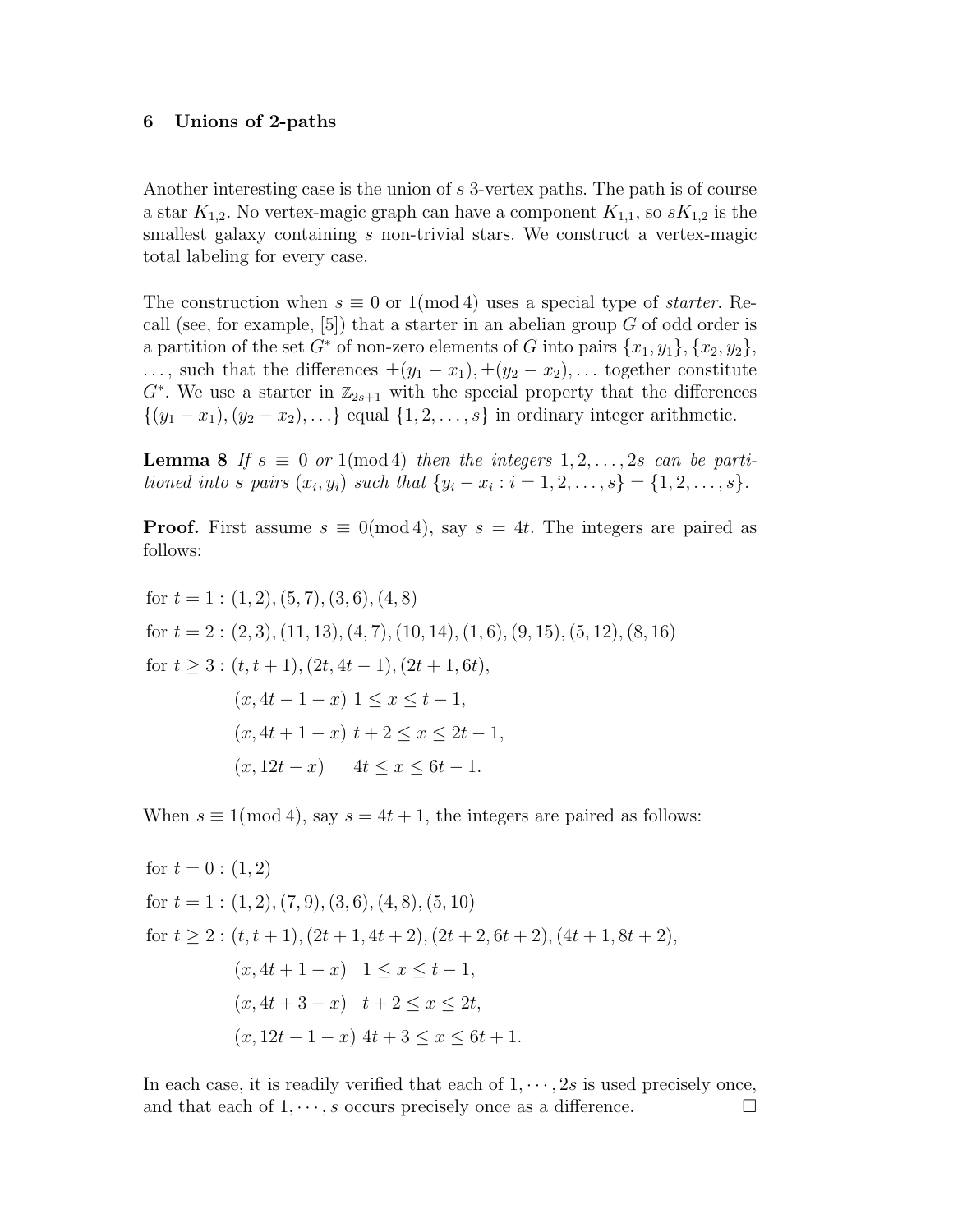**Theorem 9** If  $s \equiv 0$  or 1(mod 4) then  $sK_{1,2}$  has a vertex-magic total labeling with magic constant  $6s + 1$ .

**Proof.** We construct a labeling in which the vertices of order 2 receive labels  $1, 2, \ldots, s$ . The edges adjacent to the center labeled i receive labels  $e_i$  and  $f_i$ , and the corresponding leaves are labeled  $u_i$  and  $v_i$  respectively. If the labeling is to be vertex-magic with magic constant  $h$ ,

$$
i + e_i + f_i = e_i + u_i = f_i + v_i = h.
$$
\n(5)

So, for each  $i$ ,

$$
i = h - (e_i + f_i) = (h - e_i) - f_i = u_i - f_i.
$$

We select a partition of  $\{1, 2, \ldots, 2s\}$  into s pairs  $(x_i, y_i)$  such that  $\{y_i - x_i :$  $i = 1, 2, \ldots, s$  = {1, 2, \dots, \langs \rangs \rangs \rangs \rangs \rangs \rangs \rangs \rangs \rangs \rangs \rangs \rangs \rangs \rangs \rangs \rangs \rangs \rangs \rangs \rangs \rangs \rangs \rangs \rangs \rangs \rangs pairs so that  $y_i - x_i = i$  for each i. We then define

$$
e_i = 3s + 1 - y_i, \ f_i = x_i + 3s, \ u_i = y_i + 3s, \ v_i = 3s + 1 - x_i.
$$

It is clear that this assignment satisfies (5).

The construction when  $s \equiv 2 \text{ or } 3 \pmod{4}$  is a slight generalization of the earlier one.

**Lemma 10** If  $s \equiv 2$  or 3(mod4) then the integers  $1, 2, \ldots, 2s - 2$  can be partitioned into  $s - 1$  pairs  $(x_i, y_i)$  such that  $\{y_i - x_i : i = 1, 2, \ldots, s\}$  $\{1, 3, 4, \ldots, s\}.$ 

**Proof.** First assume  $s \equiv 2 \pmod{4}$ , say  $s = 4t + 2$ . The integers are paired as follows:

for 
$$
t = 0
$$
: (1, 2)  
\nfor  $t = 1$ : (2, 3), (6, 9), (4, 8), (5, 10), (1, 7)  
\nfor  $t \ge 2$ :  $(t + 1, t + 2)$ ,  $(2t + 2, 4t + 4)$ ,  $(2t + 3, 6t + 4)$ ,  $(2t + 4, 6t + 3)$ ,  
\n $(x, 4t + 4 - x)$   $1 \le x \le t$ ,  
\n $(x, 4t + 6 - x)$   $t + 3 \le x \le 2t + 1$ ,  
\n $(x, 12t + 7 - x)$   $4t + 5 \le x \le 6t + 2$ .

When  $s \equiv 3 \pmod{4}$ , say  $s = 4t + 3$ , the integers are paired as follows:

$$
\Box
$$